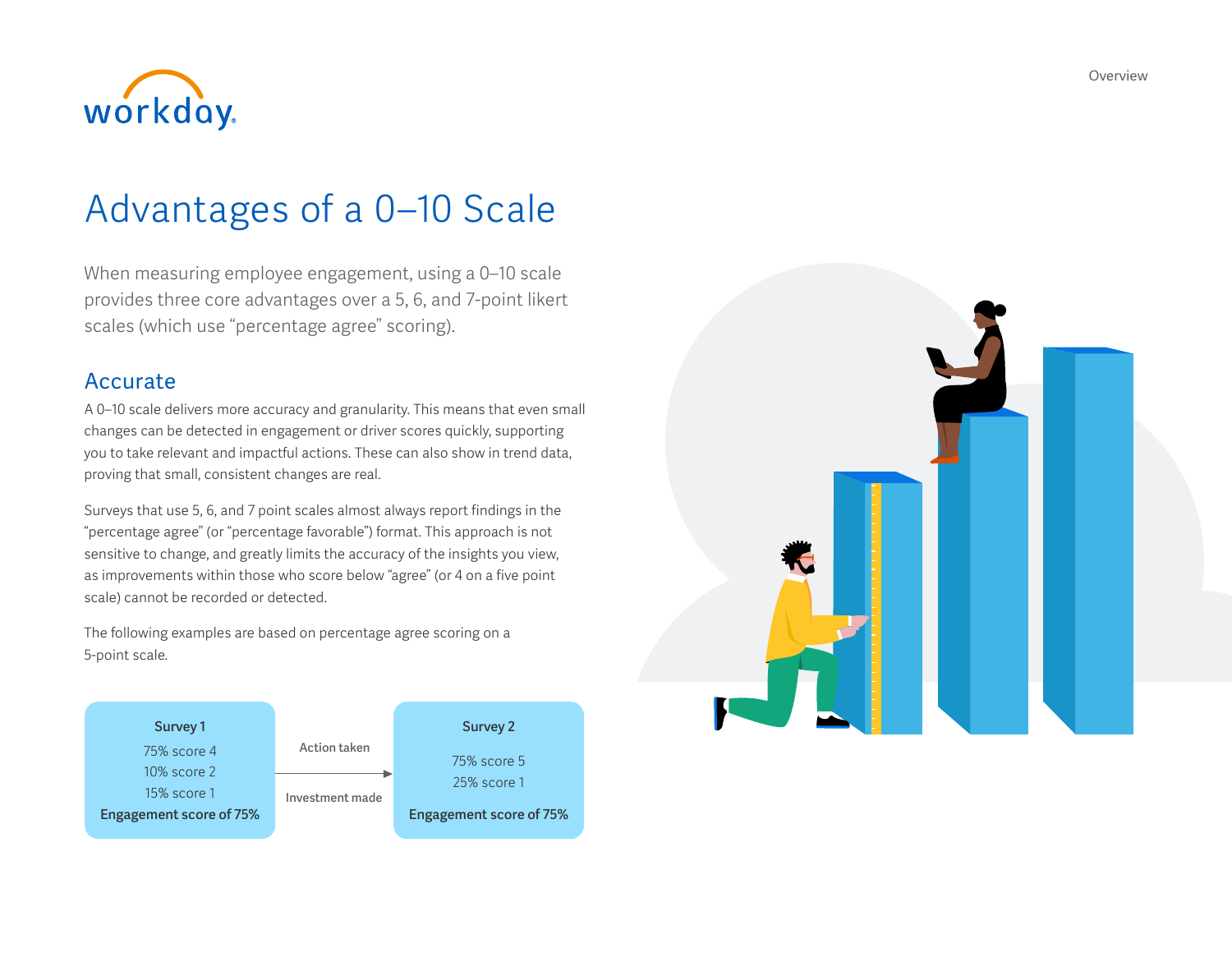Actions and investment have been made between survey one and two, but engagement in the "percentage agree" scoring method is identical, despite the mean score being significantly higher in Survey 2 (from 3.35 to 4.5). This is because percentage agree only changes when someone becomes "engaged", not when someone moves closer to engagement. This insensitivity is a flaw in percentage agree scoring, which is not apparent in Workday Peakon Employee Voice's mean scoring approach.

In the following example using Workday Peakon Employee Voice, we can see actions or investment result in 15% of the population scoring three points higher (from detractor to passive in eNPS). This significant shift is detected by mean score, but would be "lost" in equivalent percentage agree scoring.



The accuracy of this 0–10 measure becomes exponentially more important when quantifying ROI from Engagement initiatives. Our data shows that a 1 point increase (out of 10) has led to 4% increase in customer satisfaction, 1.6% increase in sales growth a 22% reduction in attrition. All of this would be missed by using a Likert scale.

### Inclusive

Measuring "things out of 10" is universally familiar to all people, regardless of background, job role, education, or language. This eliminates concerns about translations for different scale points (research shows Spanish speakers are more than 2x as likely to select the highest or lowest point on a five-point rating scale—there was no difference between groups on a 10-point scale)<sup>1</sup>, and drives understanding and adoption, all of which are critical to the success of an engagement project.

Also, as outlined, changes in scores which occur below the threshold of the person moving from not-engaged to engaged (i.e. any changes between 1 and 3.9 on a 5 point scale) cannot be detected in overall percentage engagement scores. This means valuable feedback is ignored and not acted upon, so improvements from less engaged employees is disregarded.

## Flexible

Workday Peakon Employee Voice systems allow users the flexibility to choose between eNPS and mean score as they wish, with all benchmarks and scores automatically updating at the flick of a switch. Other scoring methods do not provide this functionality.